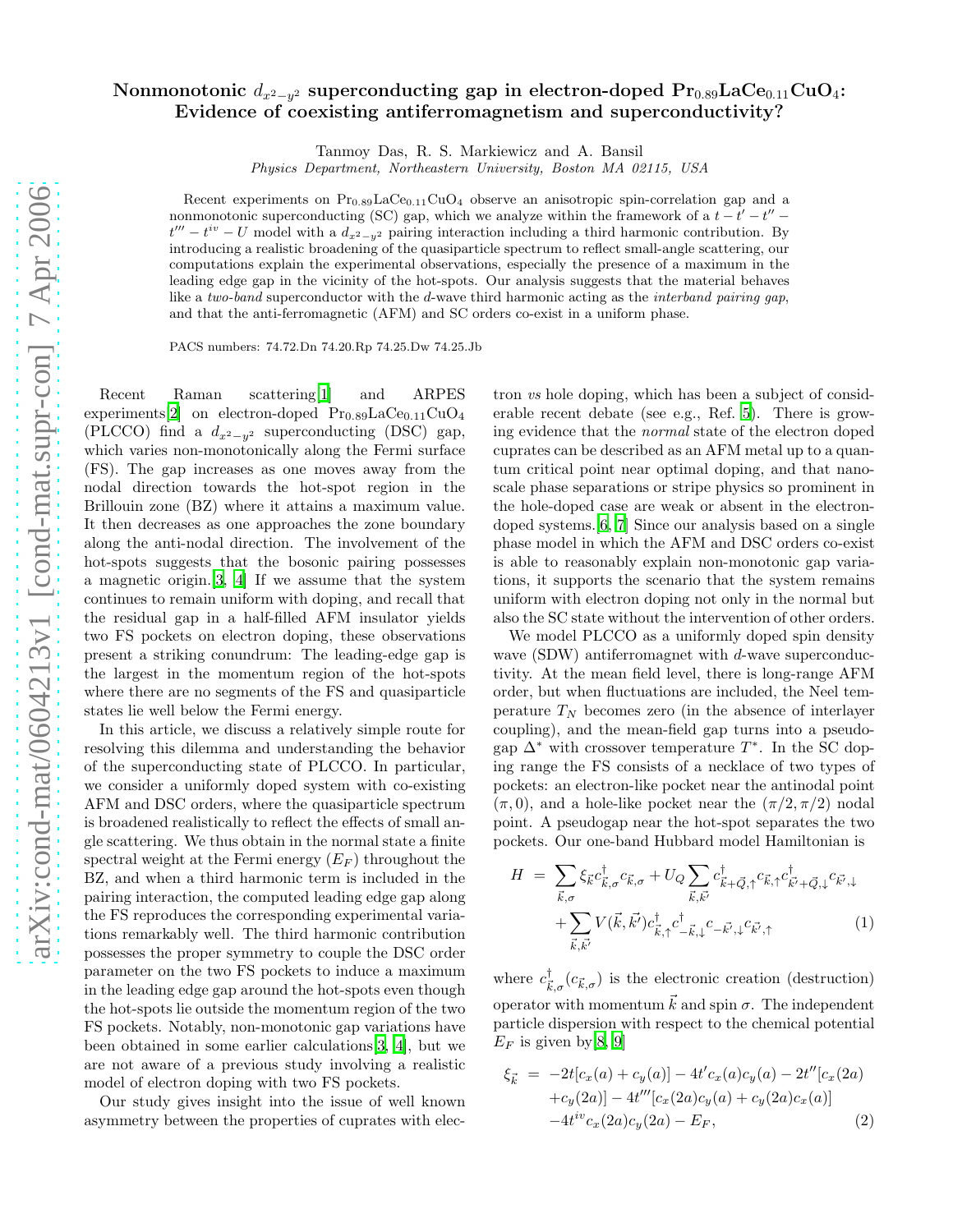with  $c_i(\alpha a) = \cos(\alpha \vec{k}_i a)$  and a is the lattice constant.

The effective on-site Hubbard repulsion  $U_Q$  is taken to be doping-dependent<br>[\[6\]](#page-3-5). The Mott gap  ${\cal U}_Q S$  arises from a finite expectation value of the staggered magnetization S at the commensurate ordering wave vector  $Q = (\pi, \pi)$ . The d-wave superconductivity including first and third harmonics is defined by [\[3](#page-3-2), [10](#page-4-2)]

<span id="page-1-4"></span>
$$
\Delta_{\vec{k}} = \Delta_{1\vec{k}} + \Delta_{3\vec{k}} = \sum_{\vec{k}'} V(\vec{k}, \vec{k'}) \langle c_{\vec{k'},\uparrow}^{\dagger} c_{-\vec{k'},\downarrow}^{\dagger} \rangle
$$

$$
= \sum_{i} \Delta_{i} g_{i\vec{k}} = \sum_{i} g_{i\vec{k}} V_{i} \sum_{\vec{k'}} g_{i\vec{k'}} \langle c_{\vec{k'},\uparrow}^{\dagger} c_{-\vec{k'},\downarrow}^{\dagger} \rangle, (3)
$$

with  $i = 1,3$  and  $g_{i\vec{k}} = c_x(ia) - c_y(ia)$ .

Hamiltonian of Eq. 1 is diagonalized straightforwardly [\[10\]](#page-4-2). The resulting quasiparticle dispersion consists of upper and lower Hubbard bands (UHB and LHB), each gapped via the DSC pairing as:

$$
E_{\vec{k}}^{U+(L+)} = -E_{\vec{k}}^{U-(L-)} = \sqrt{(\xi_{\vec{k}}^+ \pm E_{0\vec{k}})^2 + \Delta_{\vec{k}}^2},\qquad(4)
$$

<span id="page-1-0"></span>where  $E_{\vec{k}}^2 = (\xi_{\vec{k}}^{\perp})^2 + (U_Q S)^2$  and  $\xi_{\vec{k}}^{\pm} = (\xi_{\vec{k}} \pm \xi_{\vec{k} + \vec{Q}})/2$ . The SDW magnetization  $S$  per site is evaluated selfconsistently at each temperature via the equations,

<span id="page-1-2"></span>
$$
S = \sum_{k} \alpha_{\vec{k}} \beta_{\vec{k}} [[(v_{\vec{k}}^{-})^{2} - (v_{\vec{k}}^{+})^{2}] + [(v_{\vec{k}}^{+})^{2} - (u_{\vec{k}}^{+})^{2}] f(E_{\vec{k}}^{U+}) - [(v_{\vec{k}}^{-})^{2} - (u_{\vec{k}}^{-})^{2}] f(E_{\vec{k}}^{L+})],
$$
\n(5)

where  $f(E) = 1/(\exp(\beta E) + 1)$  is the fermi function with  $\beta = 1/k_B T$ . The expressions for  $\alpha_{\vec{k}}, \beta_{\vec{k}}, u_{\vec{k}}^{\pm}$  and  $v_{\vec{k}}^{\pm}$  are same as Eq  $(9)$  and Eq  $(14)$  respectively of Ref. [\[10](#page-4-2)]. The self-consistent SC-gap equations are

<span id="page-1-5"></span>
$$
\Delta_i = -V_i \sum_{\vec{k}} \Delta_{\vec{k}} g_{i\vec{k}} \left[ \frac{\tanh \left( \beta E_{\vec{k}}^{U+} / 2 \right)}{2 E_{\vec{k}}^{U+}} + \frac{\tanh \left( \beta E_{\vec{k}}^{L+} / 2 \right)}{2 E_{\vec{k}}^{L+}} \right]
$$
(6)

<span id="page-1-1"></span>The one-particle Green function is

$$
G(\vec{k}, \omega) = \frac{[\omega Z + \xi_{\vec{k}}^+ + E_{0\vec{k}}]f(E_{\vec{k}}^{U+})}{(\omega^2 - \Delta_{\vec{k}}^2)Z^2 - (\xi_{\vec{k}}^+ + E_{0\vec{k}})^2} + \frac{[\omega Z + \xi_{\vec{k}}^+ - E_{0\vec{k}}]f(E_{\vec{k}}^{L+})}{(\omega^2 - \Delta_{\vec{k}}^2)Z^2 - (\xi_{\vec{k}}^+ - E_{0\vec{k}})^2},
$$
(7)

where we have included broadening due to small-angle elastic scattering[\[11,](#page-4-3) [12\]](#page-4-4) with the associated renormalization factor,  $Z = 1 + i\Gamma_0(\omega)sgn(\omega)/\sqrt{\omega^2 - \Delta_{\vec{k}}^2}$ .  $\Gamma_0(\omega)$  is the normal state scattering rate, discussed below. The corresponding spectral intensity is  $A(\vec{k}, \omega) =$  $-\text{Im}[G(\vec{k}, \omega)]/\pi.$ 

We fitted the dispersion given by Eq. [4](#page-1-0) to the ARPES results on PLCCO[\[2\]](#page-3-1) at 30 K to obtain the relevant TB parameters as follows:  $t = 0.12$  eV,  $t' = -0.06$  eV,  $t'' =$ 



<span id="page-1-3"></span>FIG. 1: (color online) (a) Computed quasiparticle spectrum of PLCCO at 11% doping. Artificially large values of the pairing interaction parameters ( $\Delta_1 = 20$  meV and  $\Delta_3 = -6$ meV) have been used to highlight the effect of the SC gap, which splits the UHB and the LHB into the pair of bands  $E^{U\pm}$  (magenta and red) and  $E^{L\pm}$  (cyan and green), respectively. Spectral weight is represented by the vertical width of the bands. (b) FS map in PLCCO at 30 K (normal state) obtained by integrating the spectral intensity of Eq. [7](#page-1-1) over a small energy window of  $\pm$  5 meV around  $E_F$ . High intensity is denoted by red and low by blue.

 $0.034 \text{ eV}, t^{\prime \prime \prime} = 0.007 \text{ eV}, t^{\dot{\imath}v} = 0.02 \text{ eV}, \text{with } E_F = -0.082$ eV at 11% doping.[\[13\]](#page-4-5) The effective Hubbard parameter is found to be  $U_Q = 4.15t$ , which yields a self-consistent value of the magnetization  $S$  of 0.281 from Eq. [5.](#page-1-2)

Fig. 1 clarifies the nature of the quasiparticle spectrum and the FS. As Eq. 4 shows, the non-interacting band is split via the Hubbard interaction into the upper and lower Hubbard bands. As seen from Fig. 1(a), each of these bands is further split by the SC interaction to yield pairs of bands  $E^{U\pm}$  (magenta and red) and  $E^{L\pm}$  (cyan and green) which lie symmetrically above and below the  $E_F$ . Note that the SC gap has been made artificially large in Fig. 1(a) to highlight the effect of the SC splitting.] The spectral weights for various bands (proportional to the vertical width of shading) are seen to vary greatly with k. In effect, the spectral weight of the noninteracting band is redistributed between the UHB and the LHB through the AFM order, and it is modified further via the SC order at very small energy scales of a few meV's. Above the  $E_F$ , we see from Fig. 1(a) that most of the spectral intensity resides in the UHB branch  $E^{U+}$ (magenta) along the  $(\pi, 0) \longrightarrow (\pi, \pi) \longrightarrow (\pi/2, \pi/2)$ line. At other momenta, the spectral weight generally lies below  $E_F$  and is carried by the  $E^{L-}$  band (green). Fig. [1\(](#page-1-3)b) shows a map of the normal state (30K) FS. This FS is consistent with the experimental results on electron-doped  $\text{Nd}_{0.87}\text{Ce}_{0.13}\text{CuO}_4$  (NCCO)[\[14,](#page-4-6) [15](#page-4-7)], and it can be understood with reference to the band structure of Fig. 1(a). The  $E^{U-}$  band (red) gives rise to the  $(\pi,0)$ centered electron pockets, while the  $(\pi/2, \pi/2)$ -centered hole pocket arises from the  $E^{L-}$  band (green).

Fig. [2](#page-2-0) gives further insight into the nature of the quasiparticle spectrum and the associated spectral intensity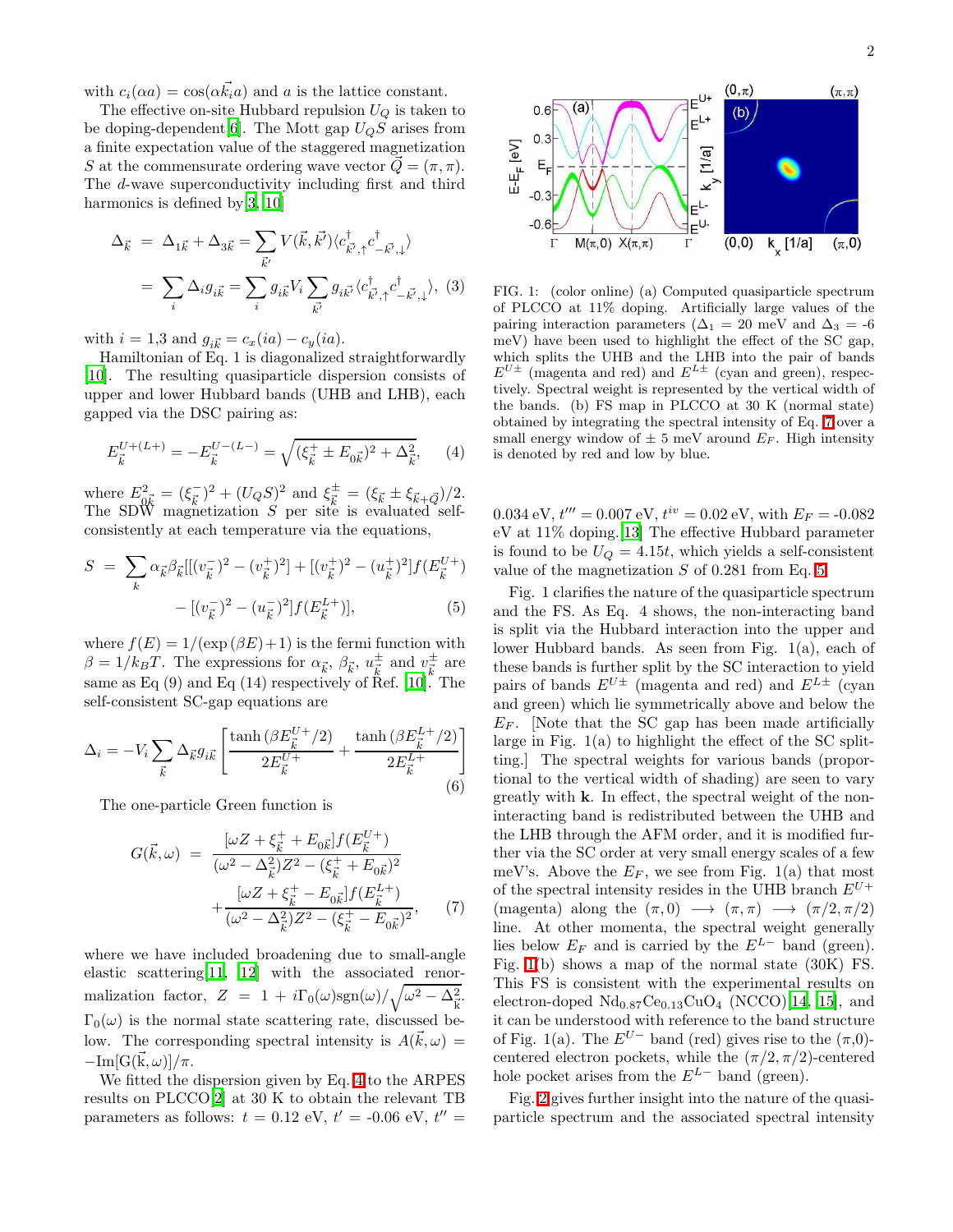

<span id="page-2-0"></span>FIG. 2: (color online) (a)-(c) Quasiparticle spectrum of PLCCO with 11% doping in the normal state at 30 K along three different lines (see insets) in the  $(k_x, k_y)$ -plane. Spectral weights are proportional to the widths of lines as in Fig. 1(a). Blue dots give the corresponding experimental dispersions taken from Ref[.2.](#page-3-1) (d)-(f) Spectral intensity obtained from Eq. [7](#page-1-1) as a function of binding energy for a series of momenta where the actual momentum values correspond to the experimental points (blue dots) in (a)-(c).

in PLCCO. The computed energy bands in the normal state along the three cuts used in the fitting procedure are compared directly with the corresponding experimental dispersions in panels (a)-(c). The overall agreement is seen to be quite good, although a discrepancy is evident in (a) for the anti-nodal cut in that the computed size of the electron pocket around  $(\pi,0)$  is smaller than that indicated by the experimental data.[\[16](#page-4-8)] Notably, due to the presence of the AFM gap, quasiparticle states along the hot spot in (b) lie well below the  $E_F$ , leading to a suppression of the spectral weight up to binding energies of about 60 meV. In contrast, along the nodal direction in (c), the quasiparticle band crosses  $E_F$ , and as already pointed out, gives rise to the  $(\pi/2, \pi/2)$  centered hole pockets.

The spectral intensity computed from the imaginary part of the one-particle Green's function of Eq. 7 is shown for a series of momenta in the bottom row of Fig. 2. Here the cuts in the top and bottom set of panels correspond to each other. For example, in (e) the five spectra shown refer to the five k-points given by the blue dots in (b) with the lowest spectrum in (e) corresponding to the leftmost dot in  $(b)$ . The computations assume a k-independent broadening function of form:  $\Gamma_0(\omega) = C_0[1 + (\omega/\omega_0)^p],$ which is similar to a form which has been proposed for hole-doped cuprates [\[17\]](#page-4-9). Parameter values of  $C_0 = 0.1$ eV,  $\omega_0 = 1.59$  eV, with  $p = 3/2$  reasonably reproduce the experimentally observed broadenings[\[18\]](#page-4-10). We emphasize that, for our purposes, the detailed spectral shape



FIG. 3: (color online) Spectral intensity computed from Eq. [7](#page-1-1) in the SC state at 8 K (solid lines) is compared with that for the normal state at 30 K (dashed lines) at four representative momentum points A-D (indicated by stars in the insets). Vertical dotted lines mark the  $E_F$ , which corresponds to the energy where the normal state spectral weight falls to half of its value at higher energy. The shift  $(\Delta_{\text{shift}})$  of the spectral intensity away from the  $E_F$  as a leading edge gap opens up in the SC state is seen in  $(a)-(c)$ , while this shift vanishes in (d) along the nodal direction due to the d-wave symmetry of the gap.

is not so important. The key is the presence of quasiparticle broadening, which allows the development of a finite spectral weight at the  $E_F$  and the formation of the leading edge superconducting gap at all momenta, even though the underlying quasiparticle states lie well below the  $E_F$  at most momenta.

Fig. 3 compares spectral intensities in the vicinity of the  $E_F$  in the normal and the SC state at four different momenta A-D (see insets). We see that in  $(a)-(c)$  the midpoint of the leading-edge of the 8 K spectrum (solid lines) is shifted by  $\Delta_{\text{shift}}$  towards higher binding energies with respect to the spectrum at 30 K (dashed lines), while along the nodal direction in (d), this shift vanishes due to the node in the d-wave gap. Experiments[\[2](#page-3-1)] find a leading edge gap  $\Delta_{\text{shift}}$  of 2.0 meV along the antinodal direction at the momentum point A  $(\pi, 0.8)$ , which increases to 2.5 meV at the hotspot B(2.34,1.0);  $\Delta_{\text{shift}}$ then decreases to  $1.6 \text{ meV}$  at  $C(1.85, 1.23)$  and becomes zero along the nodal direction at the point  $D(1.52,1.52)$ . The computations of Fig. 3 reproduce this behavior. For this purpose, the superconducting parameters are found to be:  $V_1 = -76$  meV and  $V_3 = 54$  meV, leading to selfconsistent values of the gap parameters at 8 K of  $\Delta_1$  = 1.25 meV and  $\Delta_3 = -0.53$  meV from Eq. [3](#page-1-4) and [6.](#page-1-5) These parameter values yield  $T_c= 15$  K, which is in reasonable accord with the experimental value of 26 K. Note that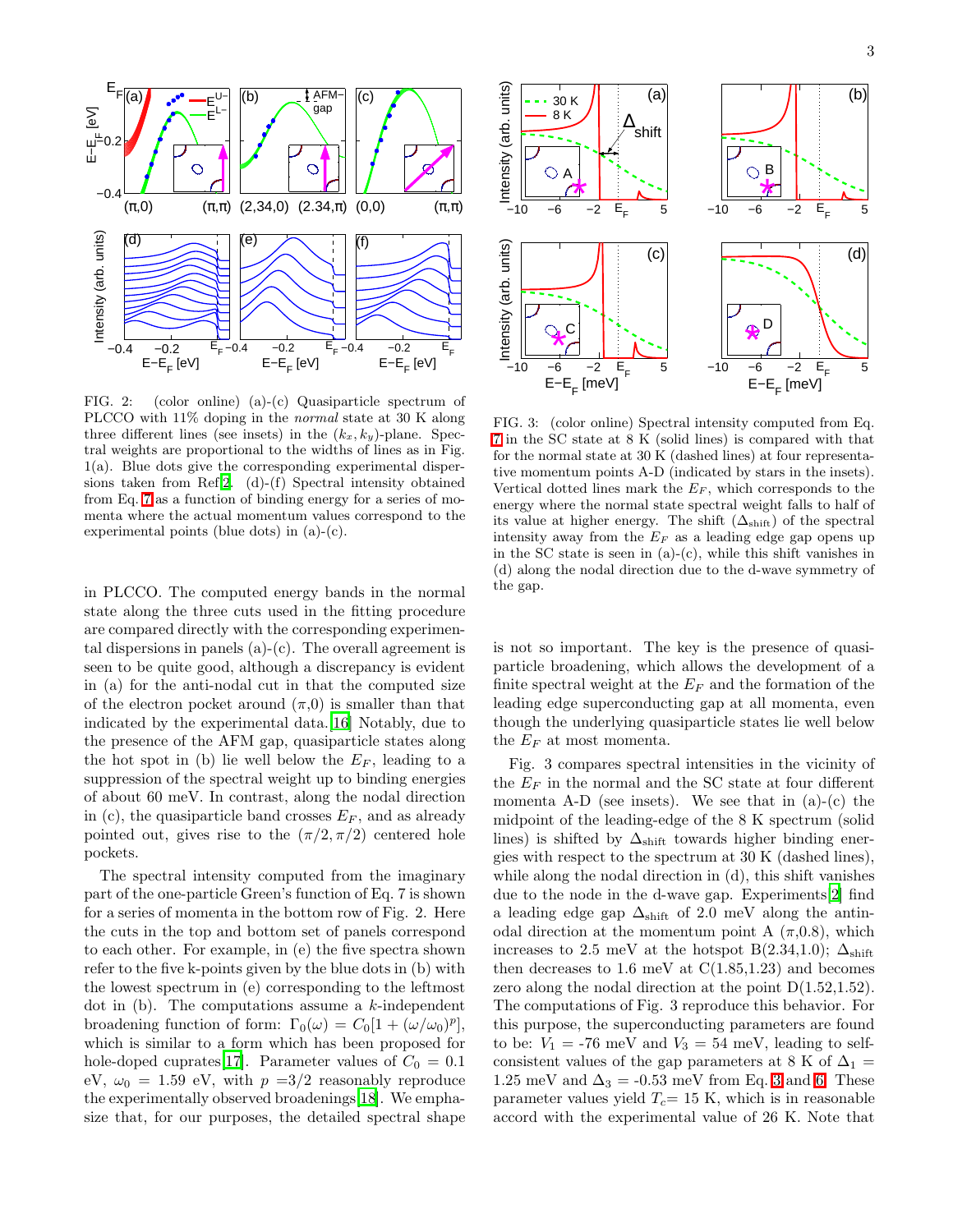a leading edge gap is clearly seen near the hotspot in (b). This gap is a direct consequence of the broadening of the spectrum due to small angle scattering and the associated residual spectral weight at the  $E_F$ , even though this spectral weight is quite small due to the presence of a sizable pseudogap in the spectrum.

Fig. 4(a) shows variations in the leading edge shift  $\Delta_{\text{shift}}$  and its non-monotonic and anisotropic nature more clearly. Here the *minimum* computed value of  $\Delta_{\text{shift}}$  (blue line) is plotted along various directions given by the angle  $\phi$ , where  $\phi = 0$  refers to the antinodal direction and  $\phi = 45^{\circ}$  to the nodal direction. The actual momentum points at which the computed values of  $\Delta_{\text{shift}}$  are plotted, shown in the inset, lie close to the non-interacting FS. The corresponding experimental values (red dots) are in good accord with the theoretical results. In particular, the gap reaches a maximum value of about 2.5 meV around  $\phi = 18^{\circ}$  near the hot-spot in both theory and experiment. The monotonic d-wave gap obtained by setting  $\Delta_3 = 0$  in the calculations is also shown for reference (dashed line) to highlight the non-monotonic gap variations in the present case.

Our explanation of nonmonotonic gap variations should be distinguished sharply from the notion that one simply observes two different gaps in the experiments, i.e. an SC gap along the pockets and an AFM gap near the hotspots. This alternative picture suffers from the problem that the AFM gap in the normal state of the cuprates is far too large, and moreover, it is not clear how the leading edge gap comes about since there are no states at the  $E_F$  away from the region of the two small FS pockets. Interestingly, the two band model study of Ref. [19](#page-4-11) would require an anomalously small value of t to fit the experimental gap values in PLCCO.

Third harmonic gaps have been found not only in electron-doped PLCCO[\[2\]](#page-3-1) and NCCO[\[1\]](#page-3-0), but also in hole-doped (underdoped)  $\text{Bi}_2\text{Sr}_2\text{Ca}_{n-1}\text{Cu}_n\text{O}_{2n+4}$  (n = 1−3) (BISCO)[\[20,](#page-4-12) [21](#page-4-13)]. Interestingly, the third harmonic contribution in electron-doped cuprates possesses an opposite sign and its size is substantially larger than in the hole-doped case, leading to the nonmonotonic gap variations discussed above. Our study provides insight into this behavior. Separate electron and hole pockets in PLCCO and NCCO are suggestive of two-band[\[22](#page-4-14)] superconductivity as in the case of  $MgB<sub>2</sub>$  where interband pairing greatly enhances the  $T_c[23]$  $T_c[23]$ . However, the form of our Hamiltonian in Eq. [1](#page-0-0) does not involve a sepa-rate interband pairing gap. Fig. [4\(](#page-3-7)b) shows that  $\Delta_{3\vec{k}}$ possesses the correct symmetry and that its size is maximal in the interval between the two pockets just like the leading edge gap  $\Delta_{\text{shift}}$ . With this in mind, we propose that the third-harmonic gap  $\Delta_{3\vec{k}}$  can be looked upon as playing the role of interband pairing gap in PLCCO and NCCO. In fact, the 'hot spot' between the two pockets is associated with strong AFM fluctuations in a quasi-twodimensional system[\[4,](#page-3-3) [11\]](#page-4-3), which in turn are responsible  $(0, 0)$ 

 $k_{x}$  [1/a]

 $\Delta_{\mathsf{shiff}}$  (meV)

 $9^{\mid}$ 

15

FS Angle  $\phi$  (deg.)

30

<span id="page-3-7"></span>FIG. 4: (color online) (a) Computed leading-edge gap (blue line)  $\Delta_{\text{shift}}$  at 8 K as a function of the FS angle  $\phi$  is compared with the corresponding experimental results (red dots) on PLCCO[\[2](#page-3-1)]. A-D are momentum points discussed previously in connection with Fig. 3. Green line gives the monotonic gap variation at 8 K in the absence of the third harmonic term (i.e.  $\Delta_3 = 0$ ). The inset shows (open circles) the actual momentum points for various directions  $\phi$  where the computed gap values are plotted. (b) Form of the third harmonic contribution  $\Delta_{3\vec{k}}$  (magneta curve) to the gap (see Eq. 3) is shown schematically on top of the FS map of Fig. 1(b).

45

for coupling the UHB and the LHB, and thus coupling the phase of the order parameter on the two FS segments.

The fact that the nonmonotonic gap in our model is intimately associated with the AFM pseudogap indicates that superconductivity arises in an AFM background. These results support the picture of electron doped cuprates being uniformly doped AFM metals, even in the superconducting state, rather than being phase separated AFM and SC domains. Note however that when fluctuations are added, the present AFM gap becomes a short-range order pseudogap, with a possible Neel ordering transition at lower temperatures due to interlayer coupling. Open questions remain as to whether superconductivity coexists with this residual 3D Neel order, or whether the onset of superconductivity destroys either the 3D order, or even the 2D  $(T=0K)$  long-range AFM order.

We thank Hong Ding for sharing some of his unpublished results with us. This work is supported by the U.S.D.O.E contract DE-AC03-76SF00098 and benefited from the allocation of supercomputer time at NERSC and Northeastern University's Advanced Scientific Computation Center (ASCC).

- [1] G. Blumberg et. al., Phys. Rev. Lett. 88, 107002 (2002).
- <span id="page-3-1"></span><span id="page-3-0"></span>[2] H. Matsui et. al., Phys. Rev. Lett. **95**, 017003 (2005).
- <span id="page-3-2"></span>[3] F. Guinea, R.S. Markiewicz and M.A.H. Vozmediano, Phys. Rev. B. 69, 054509 (2004).
- <span id="page-3-3"></span>[4] V.A. Khodel *et. al.*, Phys. Rev. B **69**, 144501 (2004).
- <span id="page-3-4"></span> $[5]$  M. Aichhorn *et. al.*, [cond-mat/0511460.](http://arxiv.org/abs/cond-mat/0511460)
- [6] C. Kusko et. al., Phys. Rev. B. 66, 140513(R) (2002).
- <span id="page-3-6"></span><span id="page-3-5"></span>[7] Y. Dagan, et al., Phys. Rev. Lett. **92**, 167001 (2004);

 $(\pi,0)$